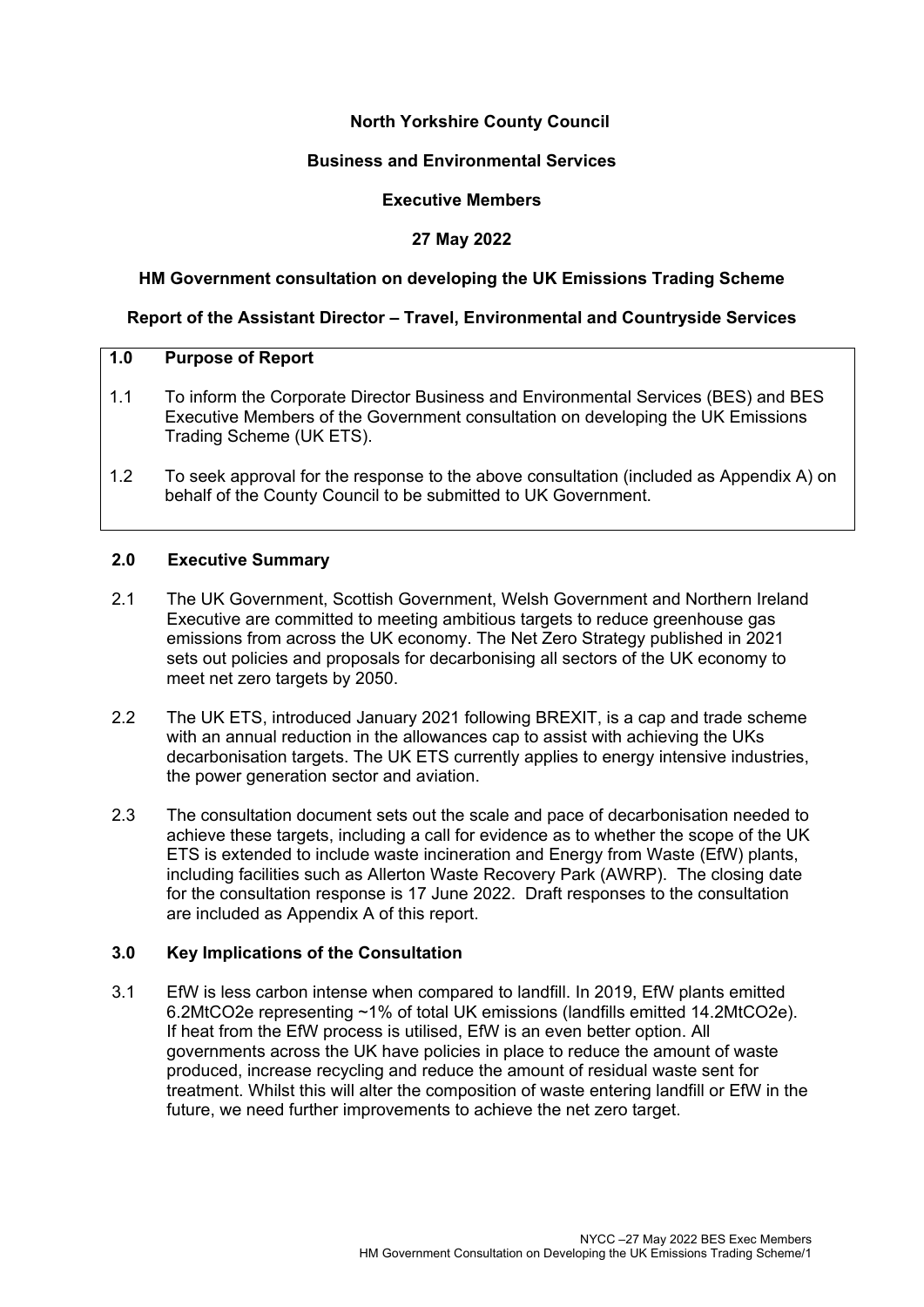- 3.2 The proposed changes to the UK ETS may help raise the efficiency of conventional EfW plants by incentivising more plants to supply heat (i.e. heat offtake), promote pre-treatment of waste before it is incinerated to reduce fossil 1 plastic in the waste stream, or incentivise investment into Carbon Capture and Storage (CCS) to reduce CO2 emissions.
- 3.3 The current UK ETS proposals include some free allocation of carbon allowances to try and mitigate the risk of carbon leakage (displacing greenhouse gas emissions to other sectors or geographical areas such as sending material overseas to be managed). The consultation is considering a phased approach to managing the free allocation scheme.
- 3.4 Carbon allowances are traded fortnightly on the marketplace. The following graph shows the price volatility between July 2021 and March 2022.



Figure 1 – Carbon prices Jul 21 – Mar 22

3.5 The carbon costs from the auction on 6th April 2022 were £69.37/tonne. Indicative figures below show the potential cost of carbon emissions under the UK ETS. AWRP is expected to process just over 278,000 tonnes of Contract Waste in 2022-23, which could mean an increase of over £8.6m (shared 79:21 between NYCC and CYC) on gate fees per annum (using 6<sup>th</sup> April auction prices) if EfWs were included in the UK ETS.

| <b>Parameter</b>                        | <b>Value</b> | Reference/comment                                                 |
|-----------------------------------------|--------------|-------------------------------------------------------------------|
| CO2 emission/tonne of<br>residual waste | 0.934        | Tolvik UK EFW stats (will vary depending<br>on waste composition) |
| % fossil component                      | 47.90%       | WRAP 2017 composition figures                                     |
| Fossil co2 emission/tonne               |              |                                                                   |
| residual waste                          | 0.447        |                                                                   |

| l £/tonne CO2                                                          | £69.37 | Traded price 6.4.2022                       |  |  |  |
|------------------------------------------------------------------------|--------|---------------------------------------------|--|--|--|
| Cost/tonne                                                             | £31.04 | $\vert$ Cost added to gate fee $\omega$ EFW |  |  |  |
| Table 1. Indicative carbon cost/tonne – provided by WIDP 28 April 2022 |        |                                             |  |  |  |

<sup>&</sup>lt;sup>1</sup> Some waste materials, including plastics, are made from fossil fuels (such as oil) and the carbon stored in them is known as 'fossil carbon'. It is important to understand if carbon in waste is biogenic or fossil in origin as they are accounted for differently in terms of their contribution to global emissions.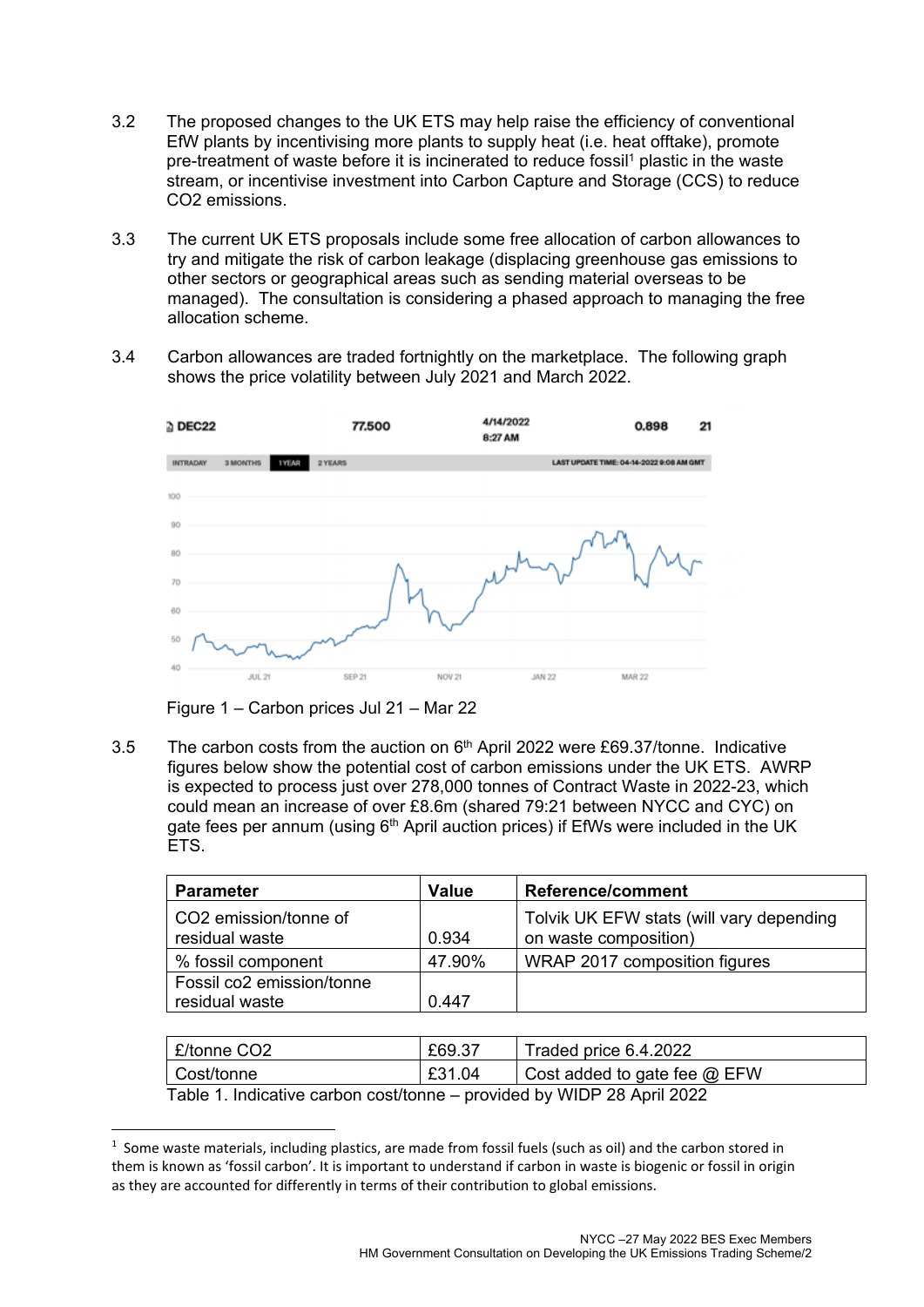- 3.6 The proposed key responses to the UK ETS consultation are:
	- Implementation of the proposals in mid to late 2020's does not recognise that EfW feedstock will be changing at the same time due to major reforms such as Extended Producer Responsibility, Deposit Return Scheme, Consistency of Collections, and the Plastic Tax scheme.
	- Local authorities with long term contracts will need to assess any potential contractual and financial impact, in particular, whether the change would result in a Qualifying Change in Law. If so, the operator will seek to pass these costs onto LAs. Increased gate fees may make EfW facilities uncompetitive in the market place and impact overall revenues generated. It is not clear whether there will be new burden funding to support the UK ETS.
	- The Council supports the goal of decarbonisation and moving towards net zero carbon, however there is a lack of detail in the consultation around how expanding the scope of the UK ETS to include EfW facilities will work in practice and how unintended consequences such as driving more material to landfill/export will be avoided.
	- Carbon pricing could incentivise waste operators and/or LAs to invest in Carbon Capture, Usage and Storage (CCU&S) infrastructure and/ or heat offtake, to reduce fossil carbon emissions. Government support for first of a kind CCU&S at EfW facilities is to be welcomed, as is deployment at power stations. However, a strategic view of the investment required could be undertaken at an early stage, to ensure that carbon capture on a regional basis rather than from a particular facility derives maximum benefit from decarbonising technology.

# **4.0 Financial Implications**

- 4.1 There are no financial implications for NYCC arising specifically from responding to the consultation.
- 4.2 The Financial implications for NYCC of the proposed changes are not able to be quantified at this stage as further detail is awaited as set out in the report but are likely to be significant. It is expected that the proposed changes would lead to increased costs for AWRP as operators of the facility. These costs may then be passed on to the Authority through the Change in Law provisions within the Waste PPP contract. Additional funding may be available to cover some of the additional costs but at this time this is also unknown. AWRP currently processes third party waste and there is no clear mechanism around how the costs of carbon for Local Authority generated Contract Waste would be separately calculated and charged vs that of third party material.
- 4.3 Increased third party gate fees to cover fossil carbon costs could make the facility uncompetitive in the market. This has the potential to impact overall third party revenues generated under the contract, which, providing that certain thresholds are met, the Authority would receive a share of under the current contractual arrangements.
- 4.4 A further report will be brought to Members setting out the financial implications for the Authority once more information is known.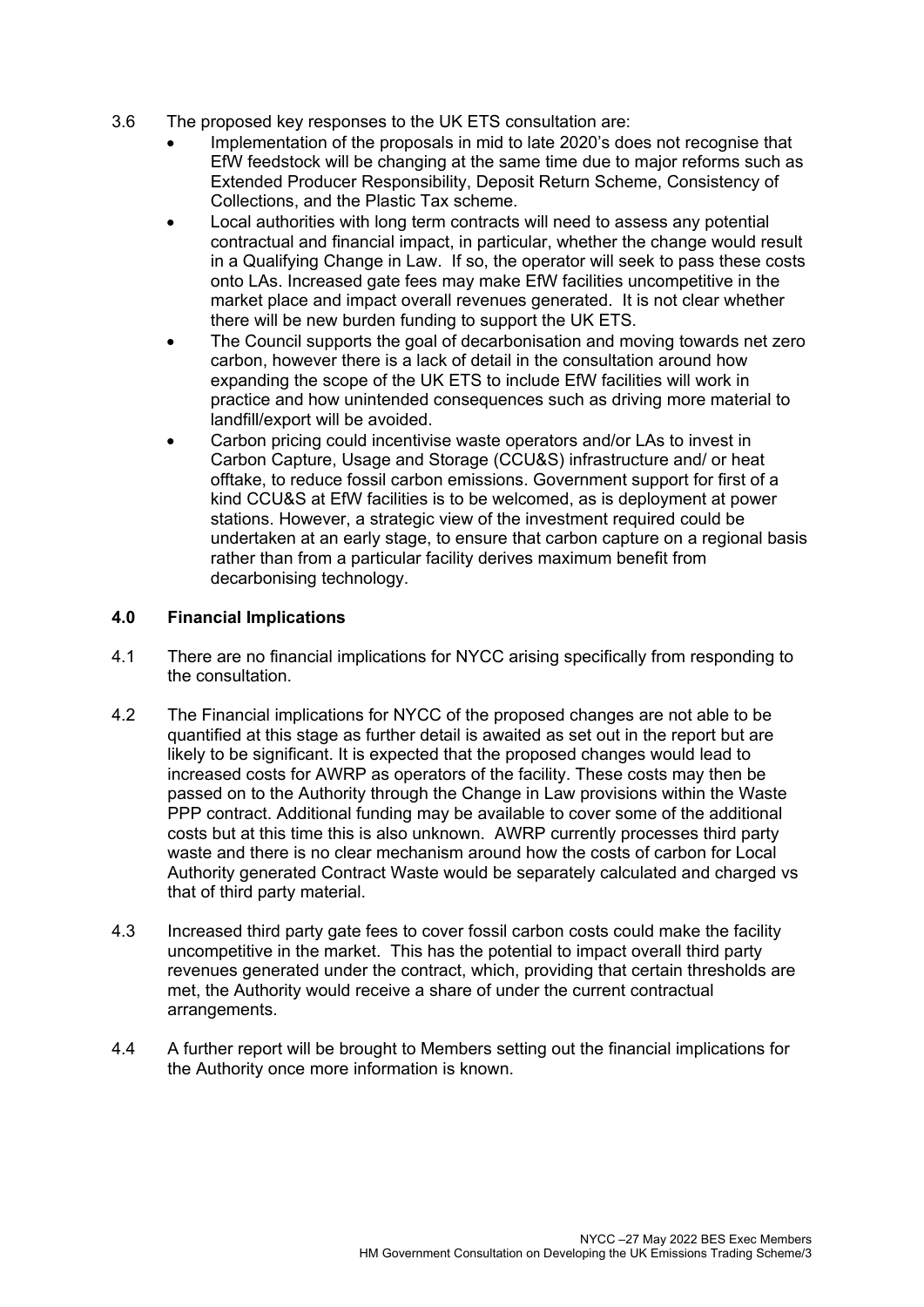4.5 The UK Governments have committed to various fiscal and policy support for decarbonisation including a £315m Industrial Energy Transformation Fund. The Government will continue to review whether the funding streams are sufficient to support decarbonisation of the UK ETS sectors including whether there may be any new burden funding available to Local Authorities for the effects of implementing the UK ETS for EfWs.

# **5.0 Legal Implications**

- 5.1 A number of proposals for the UK ETS are being considered in the consultation. Once the Government has published the response to the consultation/call for evidence, NYCC/CYC will undertake a detailed review of the legal implications of any changes required for the AWRP contract.
- 5.2 There could be significant contractual and operational impacts for the AWRP contract because of the inclusion of EfW in the UK ETS. Some of the areas of consideration include:
	- Whether the changes proposed under the UK ETS could be considered as a Qualifying Change in Law which was not foreseeable at the time of Financial Close (October 2014). Changes to the AWRP contract would require engagement with external financial, legal and technical advisors and depending upon the scale and timeframe of the change, these costs could be significant.
	- Reporting requirements and Environmental Permit it is not clear whether any variations to the Environmental Permit would be required for AWRP and what the monitoring, reporting and verification obligations of the UK ETS would be.

# **6.0 Equalities Implications**

6.1 The proposals are part of a consultation exercise and there is insufficient information on which to base an Equalities Impact Assessment. It is unlikely that any proposed changes to the UK ETS would have equalities impacts in the future.

# **7.0 Climate Change Implications**

7.1 A Climate Change Impact Assessment has been completed (at appendix 2 of the report), and concluded that the inclusion of EFW in the UK ETS could help the UK achieve its decarbonisation targets, however, a detailed assessment on the contractual and operational implications for AWRP would need to be undertaken once more detail is available from the Government.

# **8.0 Conclusion**

- 8.1 NYCC is supportive of decarbonisation of the economy overall, however there are currently a number of policies and consultations which will materially impact the waste collection and treatment/disposal regimes implemented by Local Authorities.
- 8.2 It is proposed that through the consultation responses we raise concerns that further detail of implementation of the Resources & Waste Strategy consultations are required from government prior to timeframes for a UK ETS including EfW being considered. Implementation of levers such as the Extended Producer Responsibility Scheme and plastic tax should help drive out our reliance on fossil-based plastics and enable more material to be move up the waste hierarchy.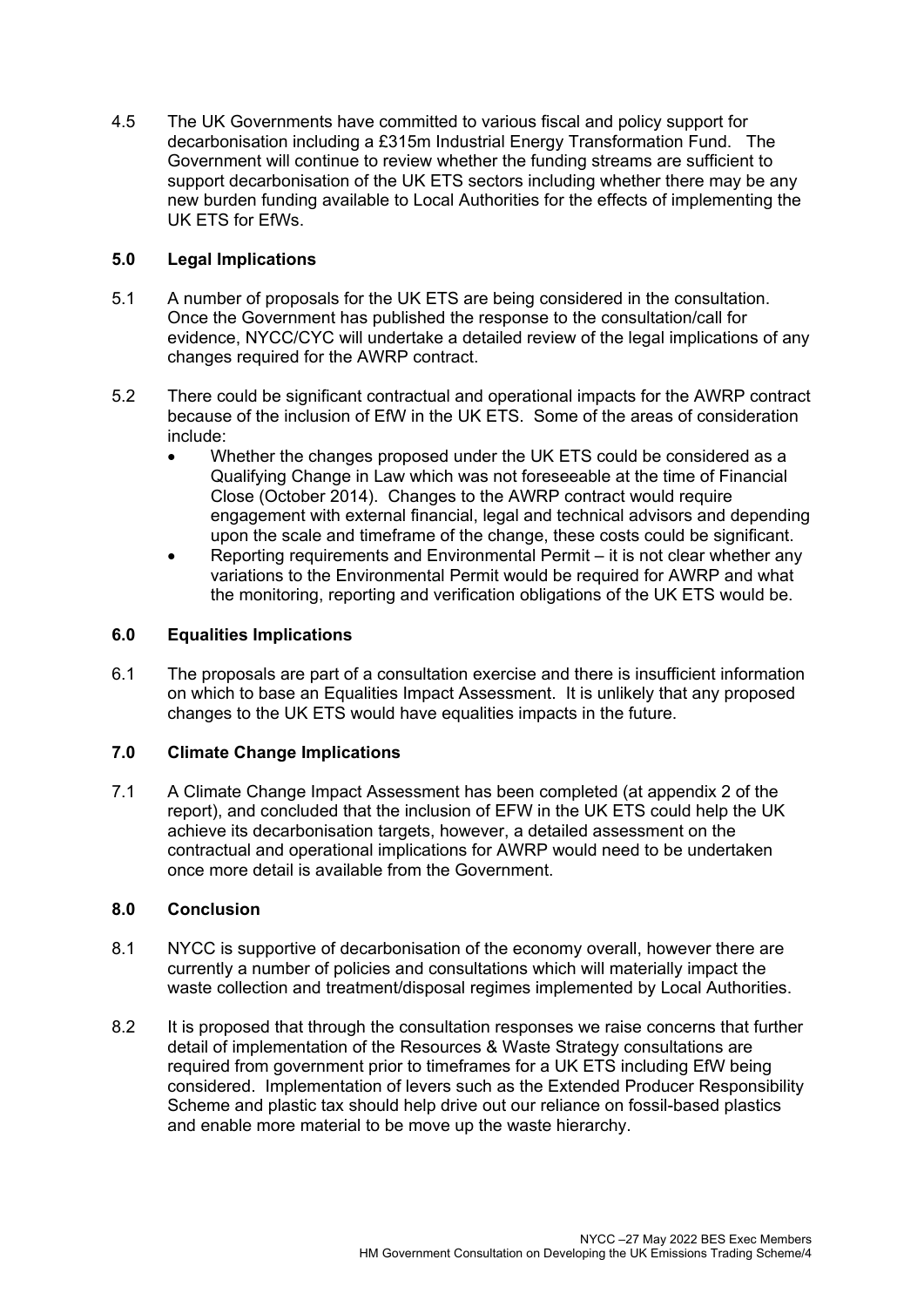### **9.0 Recommendations**

- 9.1 It is recommended that the Corporate Director Business and Environmental Services (BES) and BES Executive Members consider the issues raised by the 'Developing the UK Emissions Trading Scheme' consultation.
- 9.2 It is recommended that the Corporate Director BES in consultation with BES Executive Members approve the attached responses to the above consultations on behalf of the County Council to be submitted to UK Government.

MICHAEL LEAH Assistant Director – Travel, Environmental and Countryside Services

Authors of Report: Peter Jeffreys – Head of Waste Lisa Cooper – Commercial Manager, Waste

Background documents: None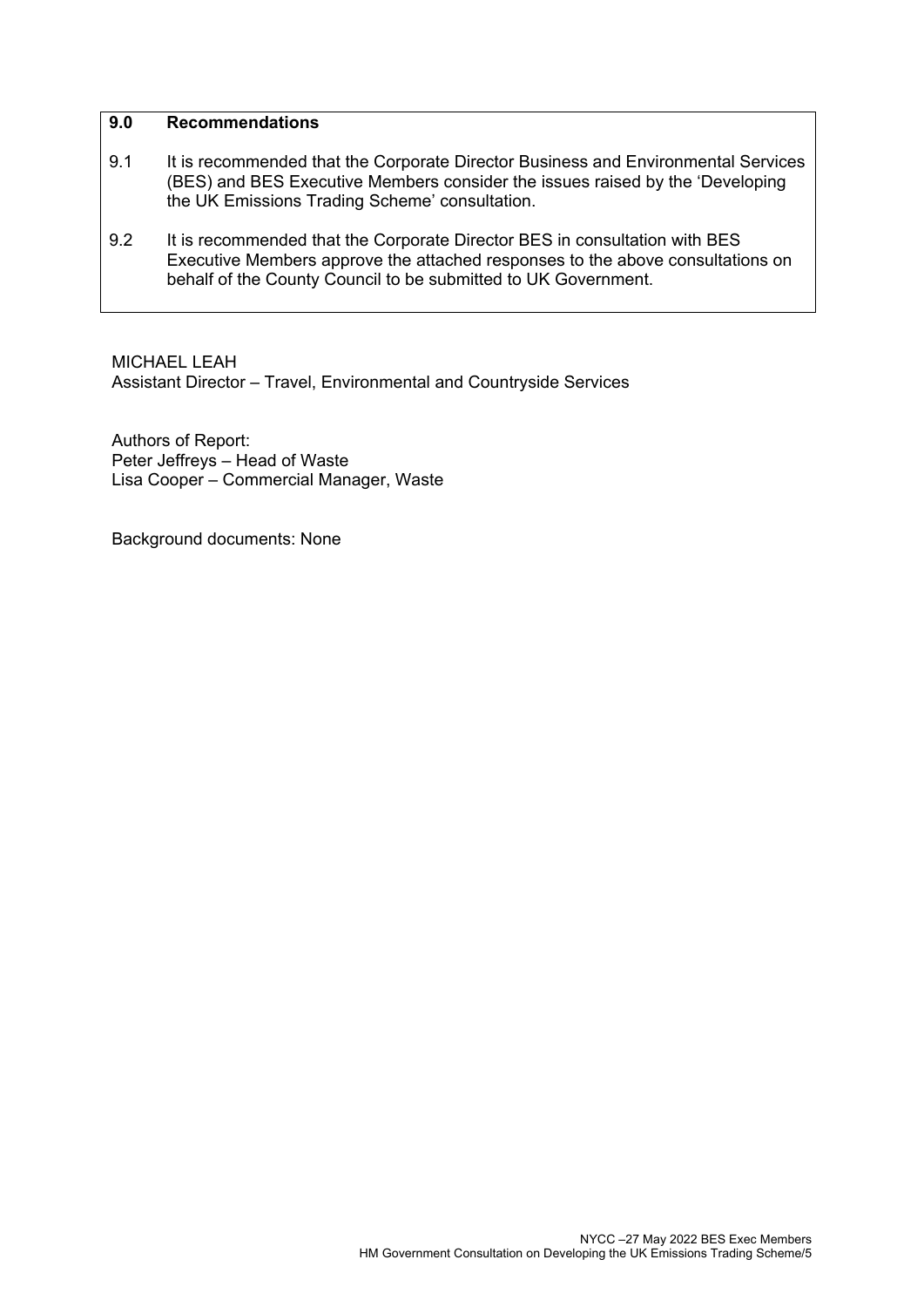ETS consultation questions & draft responses

### **124) Do you agree with the proposed timing for when waste incineration and EfW could be introduced into the UK ETS? (Y/N)**

No, timing of the UK ETS needs to be reconsidered to enable implementation of changes to the Environment Act relating to the DRS, EPR and Consistency consultations as these will have significant impacts on EfW feedstock and fossil carbon in the future.

The timing of the consultation and proposed implementation also needs to be reviewed to ensure it does not conflict with other policies and developments such as heat offtake and CCUS projects.

It is not clear whether full net cost recovery of EPR would cover the costs of carbon trading that will be introduced through the UK ETS. The plastics tax needs to work to drive out the fossil plastic used by producers rather than pushing end disposal costs to Local Authorities and Council tax payers (polluter pays principle)

### **125) For operators of waste incinerators, EfW plants, and local authorities (LAs), please outline the steps that you will need to take, and the time required to prepare for the expansion of the UK ETS to waste incineration and EfW.**

LAs with long term contracts would have to assess any potential contractual and financial impacts of the ETS, in particular, is there a Qualifying Change in Law? If so, the operator would pass these costs onto LAs. Increased gate fees may make EfW facilities uncompetitive in the market place and impact overall revenues generated. LAs may be liable for the contractor's lost Third Party Income and may miss out on income sharing if carbon costs are prohibitive. It is not clear whether there will be new burden funding to support the UK ETS, for example, who will bear the cost of any more onerous waste sampling/monitoring/reporting requirements as a result of the ETS.

The detail of how the scheme will be implemented is not currently clear. Will there be a number of applications per Authority area, or per EFW facility and who is responsible for buying/trading of the allowances (the Local Authority or Contractor)? The consultation does not specify how allowances will be allocated for facilities that treat local authority and third party material.

The implementation of the other Environment Act changes will impact waste composition and volumes and we require time to understand the potential impacts of an ETS for EFWs. Some contracts may be at risk of being unable to meet Guaranteed Minimum Tonnages requirements under their contracts. LAs may need to undertake more thorough waste composition analysis to understand the biogenic and fossil fuel content of input material to the EFW to determine what level of allowances may be required for the facility.

### **126) Do you agree that the UK ETS should be expanded to include waste incineration and EfW? (Y/N) Please outline your reasoning, including alternative options for decarbonisation of the sector outside of the UK ETS.**

No, whilst we support the goal of decarbonisation and moving towards net zero carbon, there is a lack of detail in the consultation around how expanding the scope of the UK ETS to include EfW facilities will work in practice and how unintended consequences such as driving more material to landfill/export will be avoided.

**127) Do you agree that all types of waste incinerators should be included in the UK ETS? (Y/N) If you believe certain incineration activities should be exempt, e.g.**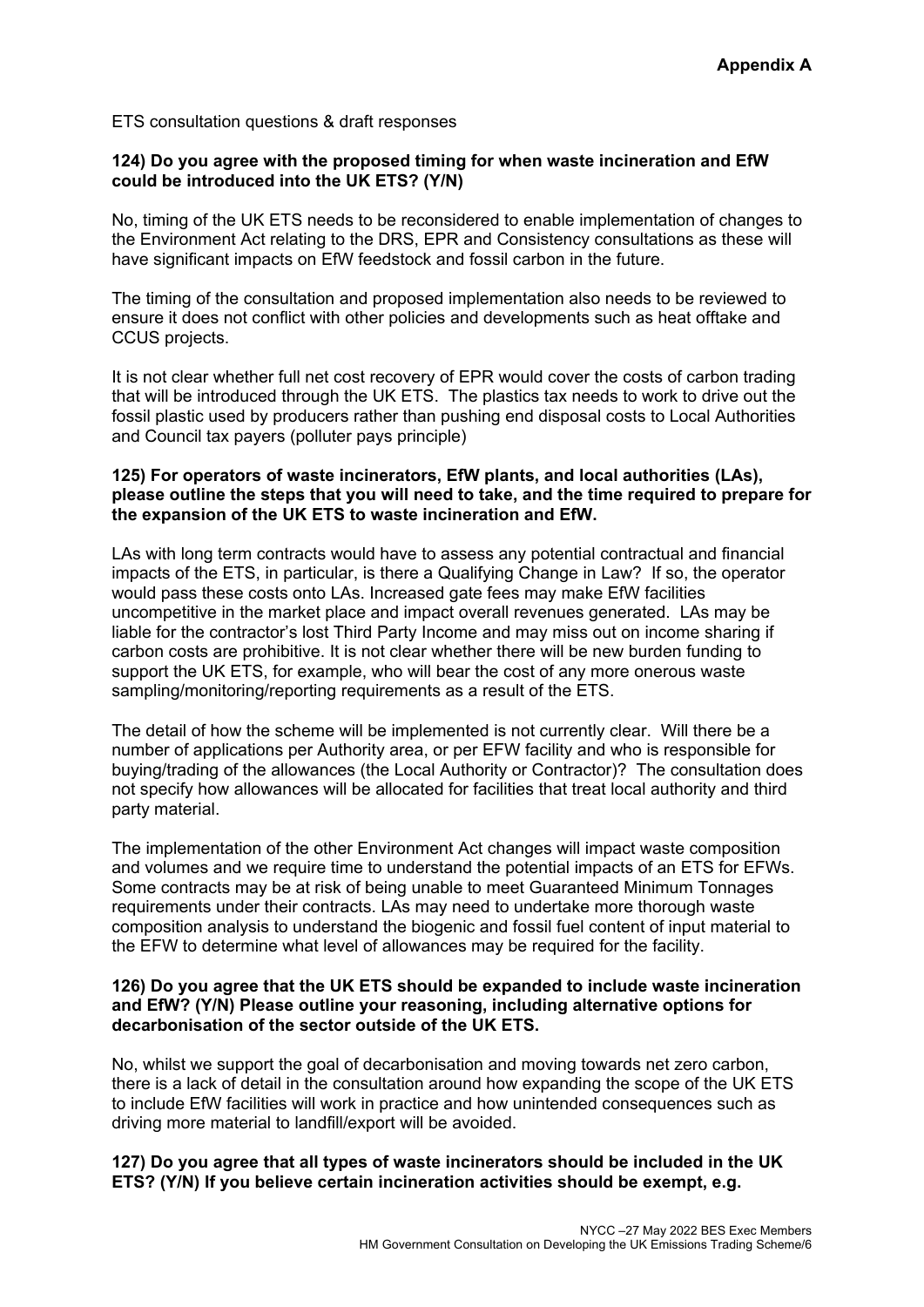#### **incineration of hazardous or certain healthcare waste, please provide details and specify which waste stream.**

No, where incineration is required to destroy harmful pathogens e.g. hazardous healthcare waste, this activity should be exempt from the ETS.

### **128) Do you believe ATT should be included in the UK ETS? (Y/N) What challenges could arise as a result of including ATT, if any, that are different to conventional waste incineration plants?**

Yes unless it can be demonstrated that ATT are unable to be modified like conventional incinerator plants.

### **129) Do you agree that the point of MRV obligation for the UK ETS should be placed on the operators of waste incinerators and EfW plants? (Y/N) Please outline your reasoning in as much detail as possible and provide evidence to support your views.**

Yes, however this may amount to a Qualifying Change in Law under long term waste contracts, LA's would need to assess the potential costs and wider contractual impacts of how this obligation would be delivered (i.e would Authority Notices of Change also be required amending KPIs and contractual reporting requirements).

#### **130) If the point of MRV obligation is placed on operators of waste plants, should waste companies/operators or customers (either LAs or commercial and industrial customers) be responsible for meeting compliance obligations? (Y/N) Please outline your reasoning in as much detail as possible and provide evidence to support your views.**

No, the obligation for meeting compliance obligations should be placed on the plant operators, who are best placed to demonstrate compliance by being responsible for MRV. The cost of meeting monitoring, reporting and verification obligations or paying a carbon price according to greenhouse gas emissions generated from LA waste is very likely to be passed onto to Local Authorities through QCiL clauses embedded in long term contracts.

Contractual payment mechanisms would need revisiting and monthly/annual payment and reporting processes may need to be amended.

**131) Do you believe that the Small and Ultra Small Emitter schemes that are currently available to eligible UK ETS participants should also be available to waste incinerators and EfW plants? (Y/N) Please provide details including, where relevant, whether your organisation is likely to be eligible for these schemes based on current rules.** 

Yes if the incinerator meets the same requirements as the Small and Ultra Small Emitter parameters.

#### **132) Which MRV proposal do you believe should be implemented to determine the UK ETS obligation for waste incinerators and EfW plants?**

**i) If Option A, please provide your views on which methods could be used, along with any information on the practicality of their implementation and likely costs. ii) If Option B, please provide your views on how these emissions factors should be calculated, along with any information on the practicality of implementation and likely costs.**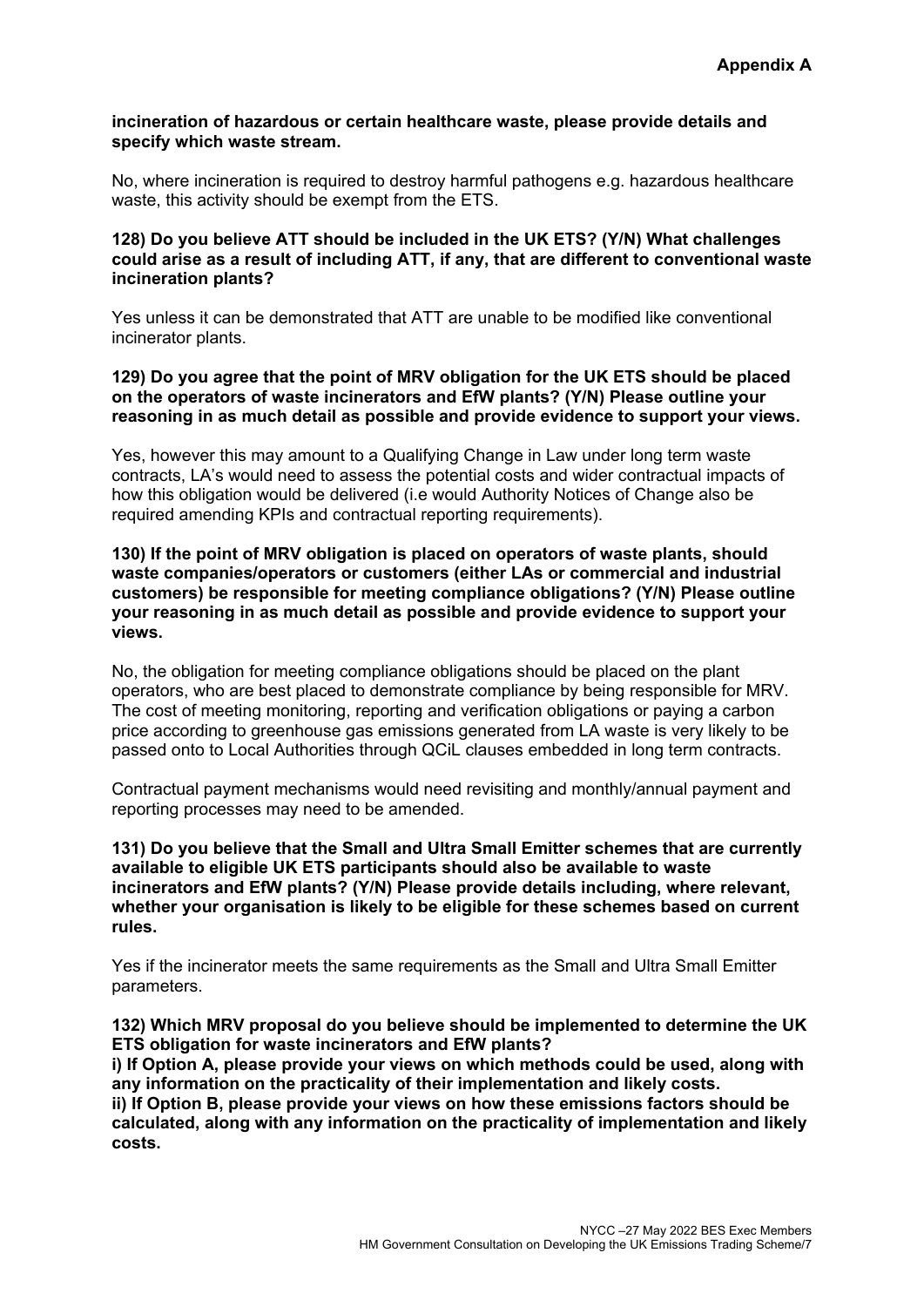In your answer, please outline how frequently fossil emissions should be monitored under both options and consider whether there are other suitable MRV options that we have not identified.

Option B – most Local Authorities will be collecting broadly the same materials through the consistency in collections obligations so material inputs/plant feedstock should be more uniform. This option is also likely to be less costly than individual plant monitoring. Biogenic fossil emissions are affected by the organic of waste, which is seasonal. Twice yearly monitoring seems appropriate.

#### **133) Do you believe that one of the MRV options proposed is more likely to lead to perverse incentives (e.g. more waste diverted to landfill) or to unintended consequences as a result of applying the UK ETS to waste incineration and EfW? Please consider different scenarios and provide evidence to support your views where possible.**

It is difficult to determine whether option A or B could have unintended consequences. It may be more beneficial to wait until the changes of the R&WS/Environment Act are implemented as these should reduce both the biogenic and fossil waste in the waste stream. This may mean that EfW plants have reduced emissions in the future. It would also make sense for the UK ETS to include landfill operators who are responsible for greater CO2 emissions.

**134) Do you believe any additional greenhouse gases, other than CO2, that are emitted by EfW plants or incinerators, should be covered by the UK ETS? (Y/N) If so, please provide details on which gases and how it could work in practice.** 

### **135) How would the application of an ETS to waste incineration and EfW impact stakeholders (including operators of waste incinerators, operators of EfW plants, LAs, consumers, customers)?**

LAs with long term contracts would have to assess any potential contractual and financial impacts of the ETS, in particular, is there a Qualifying Change in Law? If so, the operator would pass these costs onto LAs. Increased gate fees may make EfW facilities uncompetitive in the market place and impact overall revenues generated. LAs may be liable for the contractor's lost Third Party Income and may miss out on income sharing if carbon costs are prohibitive. It is not clear whether there will be new burden funding to support the UK ETS, for example, who will bear the cost of any more onerous waste sampling/monitoring/reporting requirements as a result of the ETS.

The detail of how the scheme will be implemented is not currently clear. Will there be a number of applications per Authority area, or per EFW facility and who is responsible for buying/trading of the allowances (the Local Authority or Contractor)? The consultation does not specify how allowances will be allocated for facilities that treat local authority and third party material.

The implementation of the other Environment Act changes will impact waste composition and volumes and we require time to understand the potential impacts of an ETS for EFWs. Some contracts may be at risk of being unable to meet Guaranteed Minimum Tonnages requirements under their contracts. LAs may need to undertake more thorough waste composition analysis to understand the biogenic and fossil fuel content of input material to the EFW to determine what level of allowances may be required for the facility.

It is likely that more material will be pre-treated/shredded and RDF material would be exported. It is not clear whether there would be any impacts on residues or MRF rejects and how these will be managed.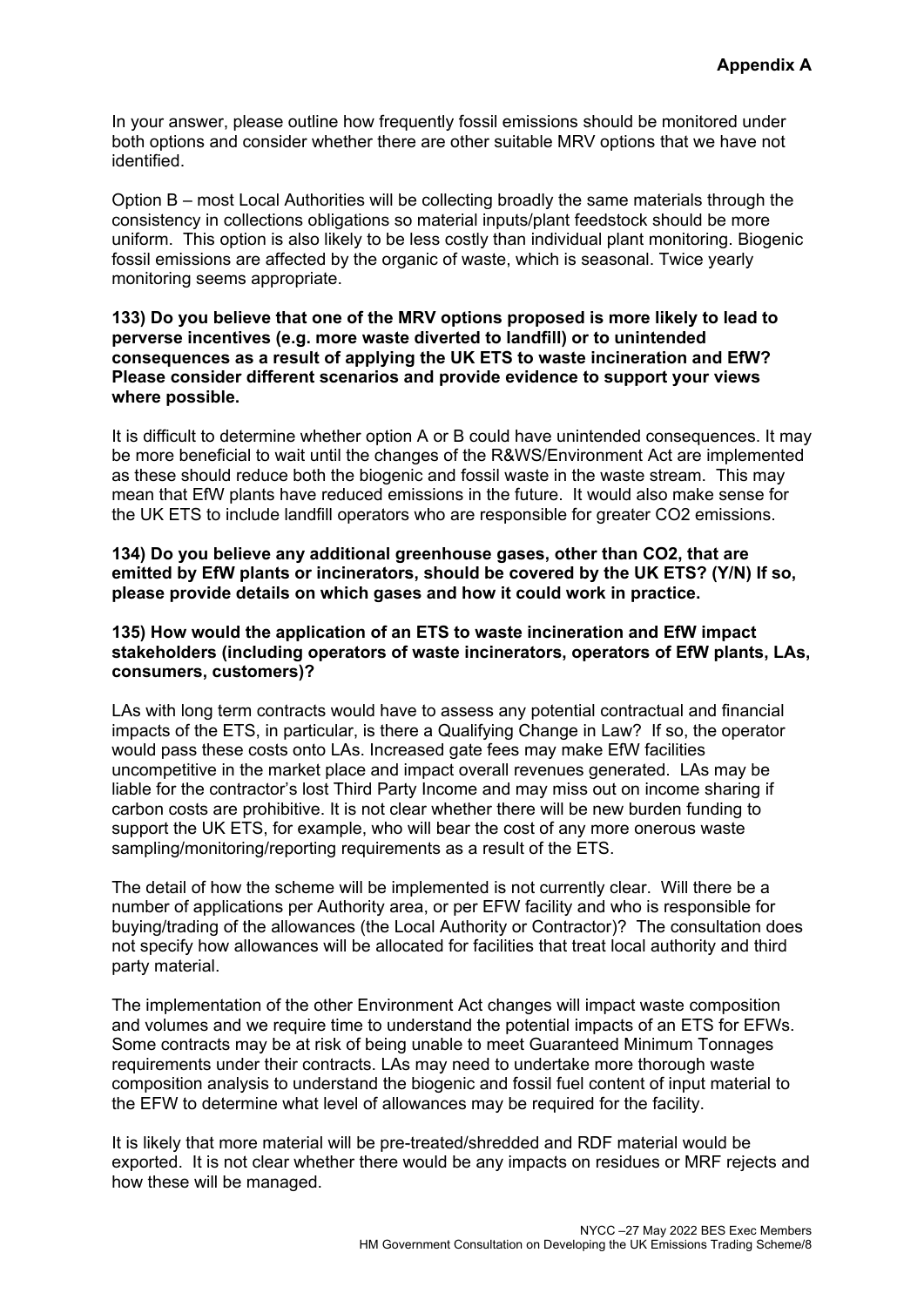Commercial collections may be impacted as offtakers could potentially limit or put input criteria on material to minimise processing of fossil based waste.

### **136) Could the introduction of a carbon price incentivise waste operators and/or LAs to improve their operations or processes to reduce fossil waste being incinerated? (Y/N) Please outline your reasoning in as much detail as possible and provide evidence to support your views.**

Yes, There needs to be detail around funding and the infrastructure for alternative treatment methods for this type of material. Who would bear these costs? It would make sense to give the changes from the Environment Act and R&WS time to embed to determine changes to the waste stream prior to proposing carbon cost figures. It is very difficult to recover high quality recyclates from residual waste. It is likely that Extended Producer Responsibility will stimulate packaging producers to reduce fossil materials used in packaging in response to their increased costs of disposal.

#### **137) Could the introduction of a carbon price incentivise LAs to support households to improve recycling practices? (Y/N) Please outline your reasoning in as much detail as possible and provide evidence to support your views.**

No. Need to implement R&WS changes and review waste streams in the future. Further recycling would need investment in infrastructure and potentially collection methodologies, which would impact costs and efficiencies of current recycling systems. Once Extended Producer Responsibility is implemented, a carbon price will incentivise packaging producers to reduce the amount of fossil materials used in packaging as the cost of disposal is picked up by producers. LAs are already financially incentivised to encourage residents to recycle and divert material from the residual waste stream. Increasing the costs of EfW would not necessarily influence residents behaviour, but would be an additional financial burden on LAs without funding opportunities.

#### **138) Is there opportunity (in the medium-long term) for the carbon price to incentivise waste operators and/or LAs to invest in carbon capture and storage infrastructure, to reduce fossil carbon emissions? (Y/N) Please outline your reasoning in as much detail as possible and provide evidence to support your views.**

Yes. It depends on the value of the carbon prices and whether there will be any financial support available for CCU projects/infrastructure. As stated in previous answers, LAs with long term contracts are likely to be responsible for the cost of complying with carbon caps for LA waste processed at EfW plants. However, operators commonly 'top up' waste flows by sourcing their own third party waste. Carbon pricing may incentivise investment in carbon capture and storage infrastructure, however apportioning the cost of such investment between the client and the contractor will require collaboration and benefit sharing.

It also depends on the location and geographical context around EfW facilities, some CCU may be easier and more effective to implement depending on the location of the facility and surrounding infrastructure.

**139) In the event of the carbon price being applied to waste operators, will waste operators be able to pass through their costs to customers (including LAs)? (Y/N) Please explain in as much detail as possible why, how, and to what extent this may or may not occur.**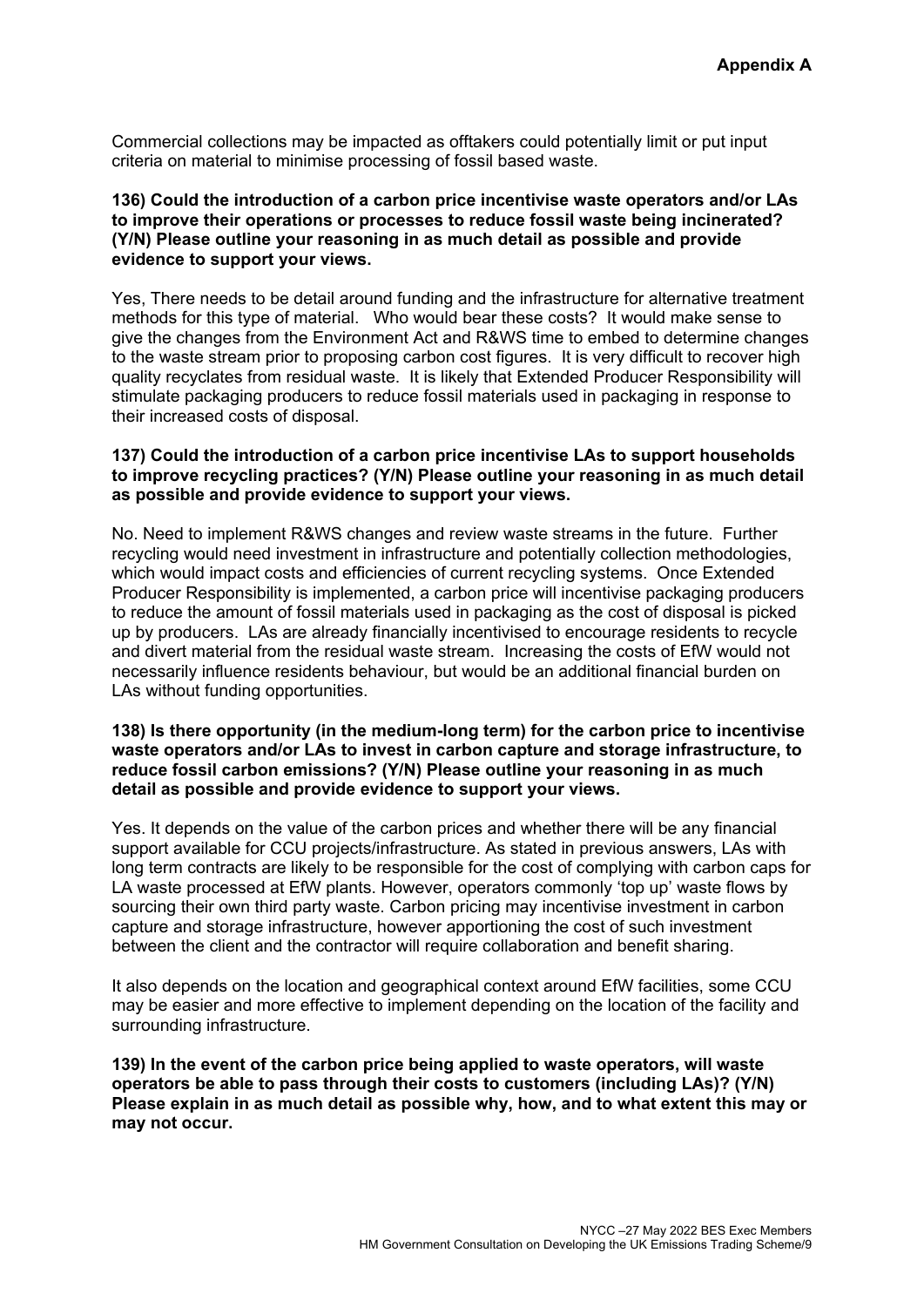Yes, it is likely that a carbon price applied to waste operators will be determined as a Qualifying Change in Law. If so, the Authority will bear capex and other costs associated with the change associated with treating LA waste.

### **140) For LA owned plants, would unitary authorities and waste disposal authorities be the only authorities exposed to the carbon price – in the event of waste operators passing through costs? (Y/N) Please explain in as much detail as possible and provide evidence to support your views.**

No. It is likely that the disposal authority would bear the cost, however the collection authorities may need to implement alternative collection arrangements if there are significant changes to the waste stream.

There is no clear mechanism around how the costs of carbon for Local Authority generated Contract Waste would be separately calculated and charged vs that of third party material.

#### **141) Do you believe that government should consider phasing in ETS obligations to the sector over time? (Y/N) If yes, please outline why, how, and to what extent phasing options could be provided.**

Yes, any new scheme should be a phased approach with a review period prior to any mandatory role out. It would need to enable sufficient time for CCuS and heat offtake projects to be developed prior to implementation.

**142) Would operators of incineration/EfW plants be exposed to competitiveness impacts abroad and carbon leakage risk, in the event of being exposed to the carbon price? (Y/N) Please explain in as much detail as possible and provide evidence to support your views.** 

**143) Have you identified any other distributional impacts (including wider environmental or social impacts) arising from this proposal? (Y/N) Do you have views on how government could address these concerns?** 

#### **144) What additional policies would be needed to support the UK ETS in decarbonising waste incineration and EfW? How would this change over time?**

Government support for first of a kind CCS at EfW facilities is to be welcomed, as is the deployment of CCS at power stations. However, a more strategic view of the investment required could be undertaken at an early stage, to ensure that carbon capture on a regional basis rather than from a particular facility, derives maximum benefit from decarbonising technology.

#### **145) How would the expansion of the UK ETS to waste incineration and EfW interact with existing and planned policies in waste incineration, EfW, and waste management more broadly, as well as any other relevant non-decarbonisation policies?**

Consideration should be given to how any ETS would operate in line with changes to the Environment Act and Resources & Waste Strategy.

Wider policies on carbon capture and usage need to be supported by funding such as New Burden funding, and the advancement of technology to determine the success and longevity of any potential projects.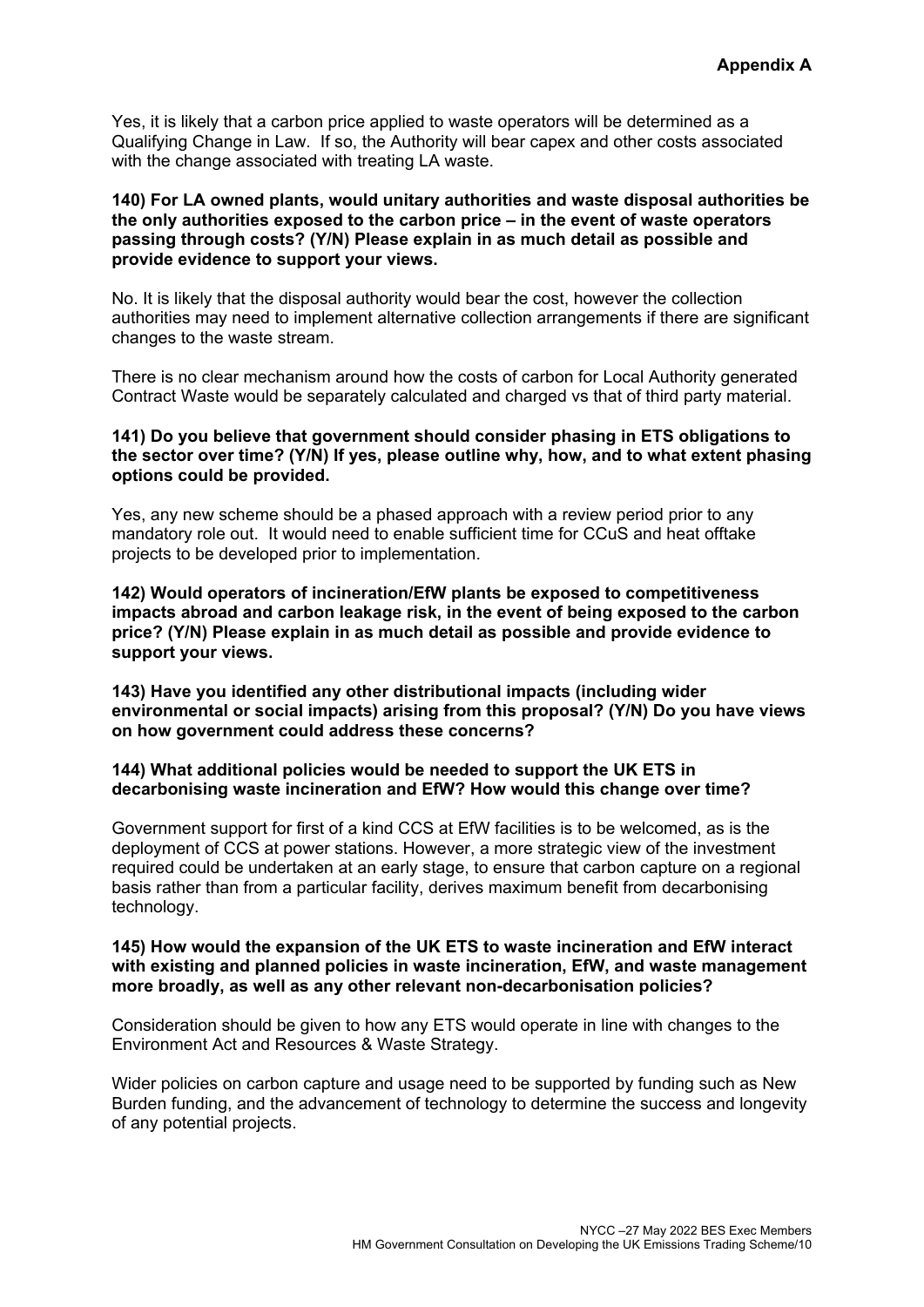Impacts on planning policy potentially, and future locations of facilities. Also need to consider any impacts and costs around greater Environmental Permit burdens if more reporting and monitoring is required under the ETS.

Need to ensure that policies do not contradict each other and we do not end up with unintended consequences such as more waste being landfilled/exported. It would make sense to focus on policies at the start of the waste hierarchy on front end design, minimising resources and using materials that can be recycled rather than the lower grade fossil plastic material.

#### **146) Are there other parts of the waste management system that should be included in the scope of the UK ETS? For example, landfill or wastewater. (Y/N) Please explain in as much detail as possible and provide evidence to support your views.**

Yes, landfills should be part of the UK ETS and RDF producers/exporters to help mitigate carbon leakage.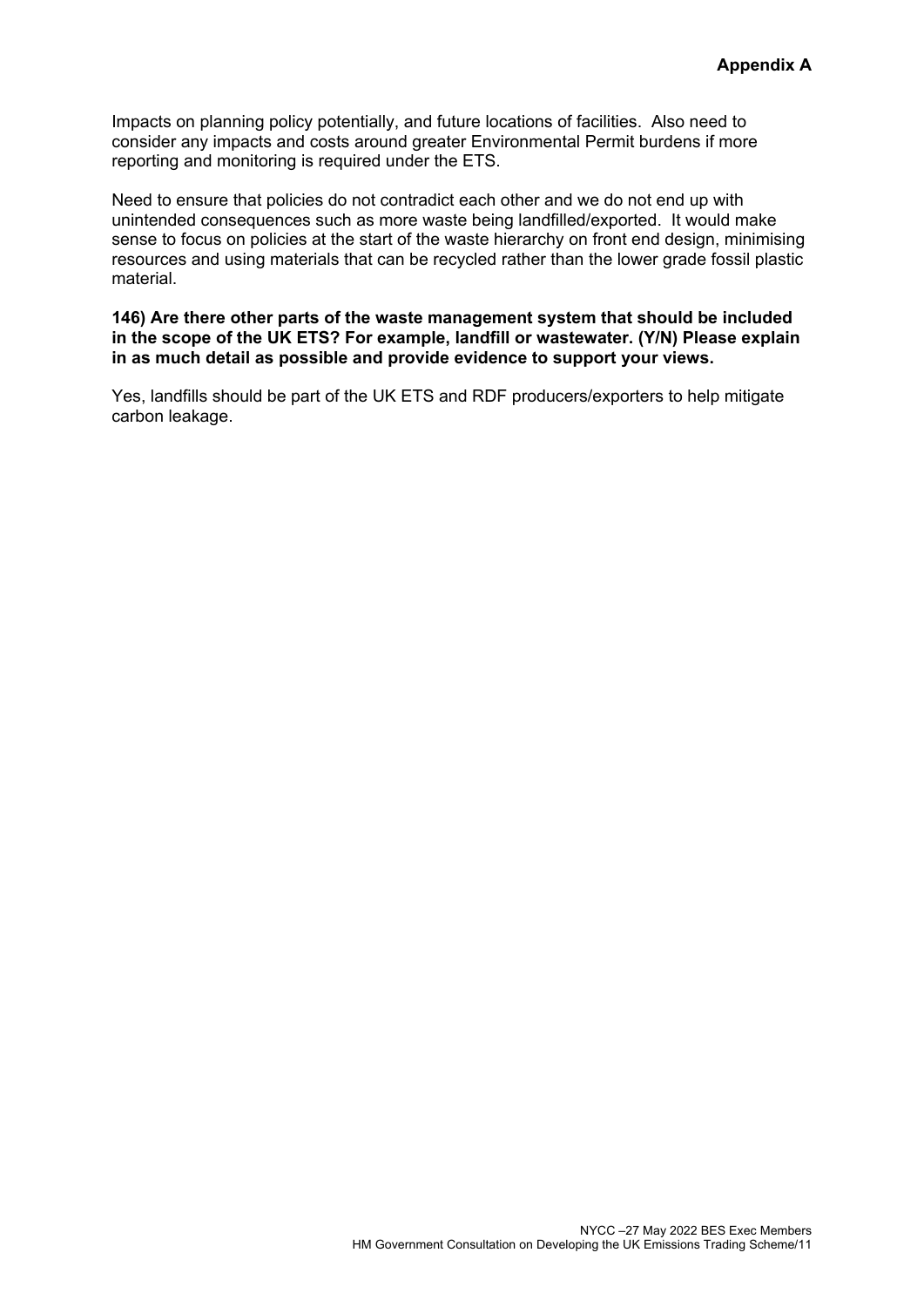#### **Climate change impact assessment**

The purpose of this assessment is to help us understand the likely impacts of our decisions on the environment of North Yorkshire and on our aspiration to achieve net carbon neutrality by 2030, or as close to that date as possible. The intention is to mitigate negative effects and identify projects which will have positive effects.

This document should be completed in consultation with the supporting guidance. The final document will be published as part of the decision making process and should be written in Plain English.

If you have any additional queries which are not covered by the guidance please email climatechange@northyorks.gov.uk

**Please note: You may not need to undertake this assessment if your proposal will be subject to any of the following:**  Planning Permission Environmental Impact Assessment Strategic Environmental Assessment

However, you will still need to summarise your findings in the summary section of the form below.

Please contact climatechange@northyorks.gov.uk for advice.

| Title of proposal                           | HM Government call for Evidence for UK Emissions Trading Scheme                 |
|---------------------------------------------|---------------------------------------------------------------------------------|
| <b>Brief description of proposal</b>        | The consultation around a new UK Emissions Trading Scheme included proposals to |
|                                             | consider extending the industries included in the scheme to Energy from Waste   |
| <b>Directorate</b>                          | <b>Business &amp; Environmental Services</b>                                    |
| Service area                                | Travel, Environmental and Countryside Services                                  |
| <b>Lead officer</b>                         | Peter Jeffreys                                                                  |
| Names and roles of other people involved in | Lisa Cooper - Commercial Manager Waste                                          |
| carrying out the impact assessment          |                                                                                 |
| Date impact assessment started              | 10 May 2022                                                                     |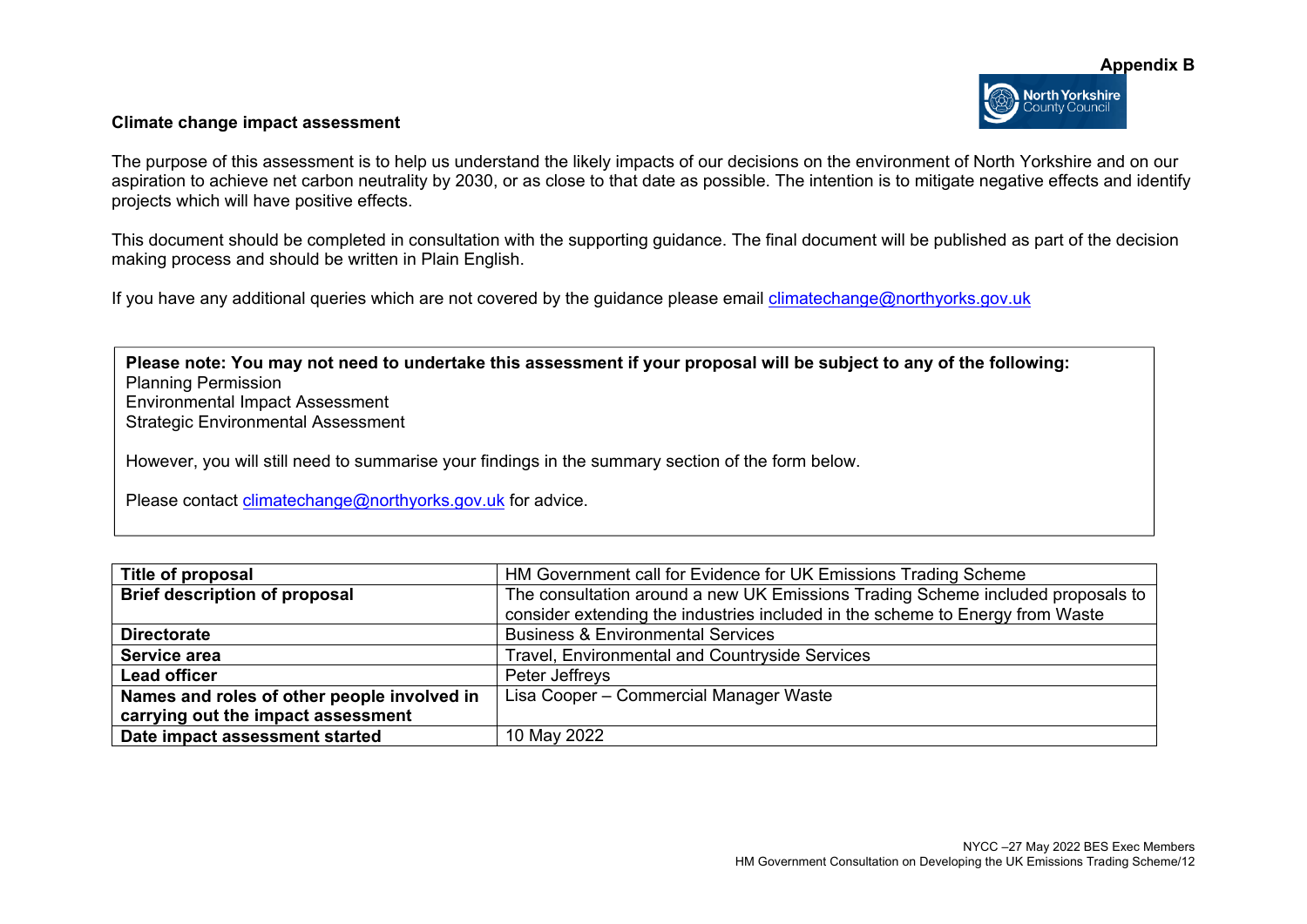### **Options appraisal**

Were any other options considered in trying to achieve the aim of this project? If so, please give brief details and explain why alternative options were not progressed.

No

# **What impact will this proposal have on council budgets? Will it be cost neutral, have increased cost or reduce costs?**

Please explain briefly why this will be the result, detailing estimated savings or costs where this is possible.

The UK ETS scheme currently applies to energy intensive industries, the power generation sector and aviation. One of the proposals in the consultation document is a call for evidence as to whether waste incineration and Energy from Waste EfW) should be included in the UK ETS by the mid to late 2020s. This could mean that Allerton Waste Recovery Park (AWRP) would be included in the UK ETS in the future.

Using indicative figures, the UK ETS could potentially increase gate fees at AWRP by c£8.6/annum (shared between NYCC and CYC 79:21)

The proposal doesn't include details of the costs for carbon allowances, or indicate how many carbon allowances would be required for AWRP.

The proposal may also result in a Qualifying Change in Law under the AWRP contract which would mean the Council is responsible for covering capex and potentially other costs of implementation.

Any changes to the AWRP contract would require NYCC to engage with external financial, technical and legal consultants. Depending on the scale and timeframe for the changes, these advisor costs could be significant.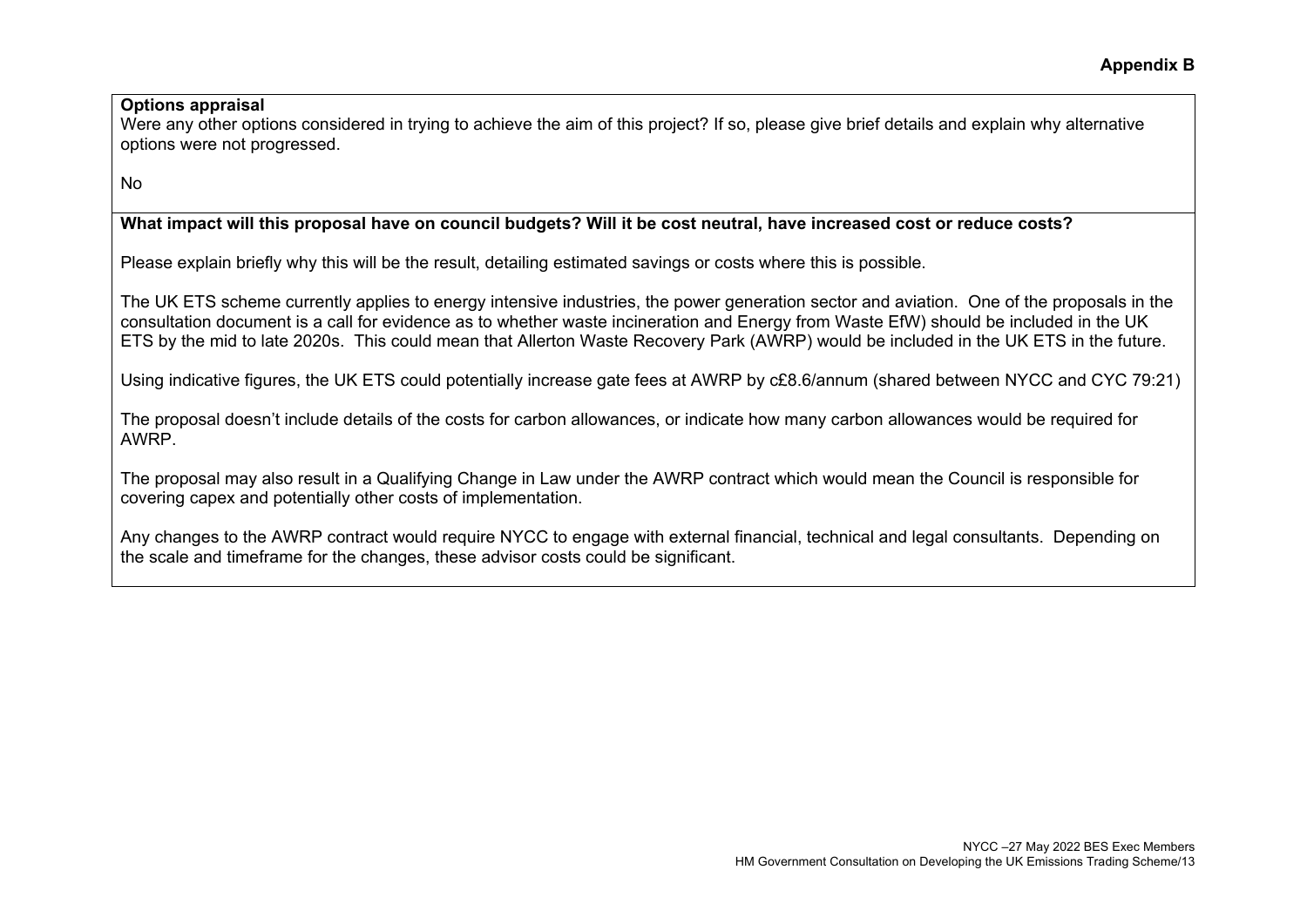|                                                                                                                                                                                                                                                      |                                              |                                                               |                                                |                                                              |                                                                                                                                                                                                                                                                                                                              |                                             | <b>Appendix B</b>                                                                                                          |
|------------------------------------------------------------------------------------------------------------------------------------------------------------------------------------------------------------------------------------------------------|----------------------------------------------|---------------------------------------------------------------|------------------------------------------------|--------------------------------------------------------------|------------------------------------------------------------------------------------------------------------------------------------------------------------------------------------------------------------------------------------------------------------------------------------------------------------------------------|---------------------------------------------|----------------------------------------------------------------------------------------------------------------------------|
| How will this proposal impact<br>on the environment?<br>N.B. There may be short term<br>negative impact and longer<br>term positive impact. Please<br>include all potential impacts<br>over the lifetime of a project<br>and provide an explanation. |                                              | Place a X in the box below where<br><b>Impact</b><br>Positive | (Place a X in the box below where<br>No impact | below where<br>box<br>Negative impact<br>(Place a X in the I | Explain why will it have this effect and<br>over what timescale?<br>Where possible/relevant please<br>include:<br>• Changes over and above business<br>as usual<br>• Evidence or measurement of effect<br>Figures for CO <sub>2</sub> e<br>• Links to relevant documents                                                     | <b>Explain how you</b><br>negative impacts. | Explain how you<br>plan to mitigate any plan to improve any<br>positive outcomes<br>as far as possible.                    |
| <b>Minimise</b><br>greenhouse gas                                                                                                                                                                                                                    | Emissions<br>from travel                     |                                                               | X                                              |                                                              |                                                                                                                                                                                                                                                                                                                              |                                             |                                                                                                                            |
| emissions e.g.<br>reducing emissions<br>from travel,                                                                                                                                                                                                 | Emissions<br>from<br>construction            |                                                               | $\pmb{\times}$                                 |                                                              |                                                                                                                                                                                                                                                                                                                              |                                             |                                                                                                                            |
| increasing energy<br>efficiencies etc.                                                                                                                                                                                                               | Emissions<br>from<br>running of<br>buildings |                                                               | X                                              |                                                              |                                                                                                                                                                                                                                                                                                                              |                                             |                                                                                                                            |
|                                                                                                                                                                                                                                                      | Emissions<br>from data<br>storage            |                                                               | X                                              |                                                              |                                                                                                                                                                                                                                                                                                                              |                                             |                                                                                                                            |
|                                                                                                                                                                                                                                                      | Other                                        | x                                                             |                                                |                                                              | If EFW are included in the UK ETS, robust<br>monitoring,<br>reporting and verification<br>requirements will be placed on amounts of<br>fossil waste incinerated to reduces the<br>carbon impact of incineration<br>If EFW are to be in scope, it is<br>anticipated the scheme will be<br>implemented in the mid - late 2020s |                                             | To implement robust<br>monitoring<br>arrangements to<br>determine biogenic<br>and fossil proportion<br>of AWRP input waste |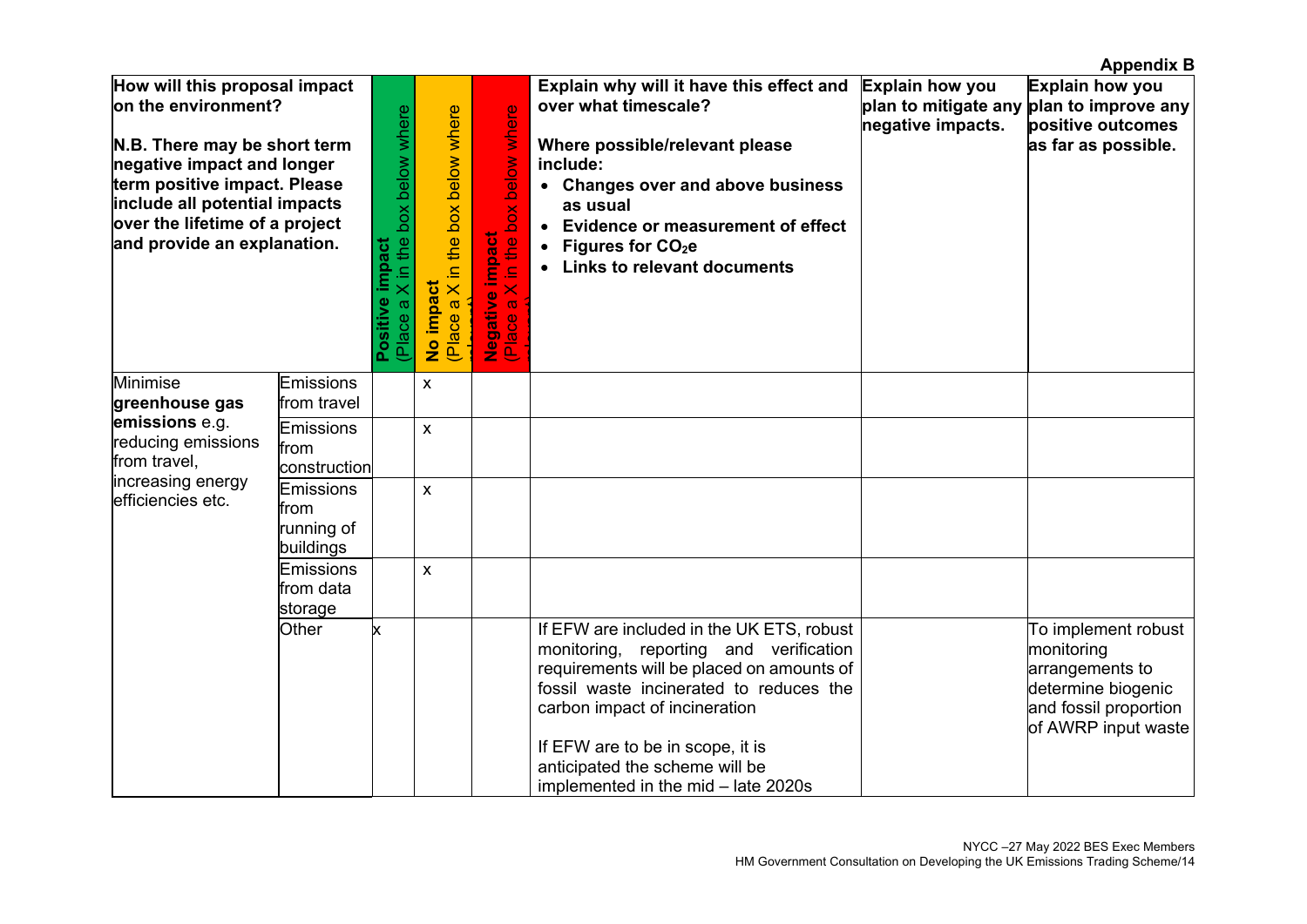|                                                                                                                                                                                                                                                      |                                                         |                                                             |                                                           |                                                                                                                                                                                                                                                                        |                                      | <b>Appendix B</b>                                                                                       |
|------------------------------------------------------------------------------------------------------------------------------------------------------------------------------------------------------------------------------------------------------|---------------------------------------------------------|-------------------------------------------------------------|-----------------------------------------------------------|------------------------------------------------------------------------------------------------------------------------------------------------------------------------------------------------------------------------------------------------------------------------|--------------------------------------|---------------------------------------------------------------------------------------------------------|
| How will this proposal impact<br>on the environment?<br>N.B. There may be short term<br>negative impact and longer<br>term positive impact. Please<br>include all potential impacts<br>over the lifetime of a project<br>and provide an explanation. | (Place a X in the box below where<br>impact<br>Positive | X in the box below where<br>No impact<br>$\varpi$<br>(Place | box below where<br>Negative impact<br>(Place a X in the I | Explain why will it have this effect and<br>over what timescale?<br>Where possible/relevant please<br>include:<br>• Changes over and above business<br>as usual<br>• Evidence or measurement of effect<br>• Figures for $CO2e$<br>• Links to relevant documents        | Explain how you<br>negative impacts. | Explain how you<br>plan to mitigate any plan to improve any<br>positive outcomes<br>as far as possible. |
| Minimise waste: Reduce, reuse, x<br>recycle and compost e.g.<br>reducing use of single use plastic                                                                                                                                                   |                                                         |                                                             |                                                           | The consultation considers whether<br>recycling would increase as a result of<br>including EFW in the ETS. Necessary<br>infrastructure will need to be in place to<br>support this (however, tee Resources &<br>Waste Strategy will have a more<br>significant impact) |                                      |                                                                                                         |
| Reduce water consumption                                                                                                                                                                                                                             |                                                         | $\mathsf{x}$                                                |                                                           |                                                                                                                                                                                                                                                                        |                                      |                                                                                                         |
| Minimise <b>pollution</b> (including air, x<br>land, water, light and noise)                                                                                                                                                                         |                                                         |                                                             |                                                           | See GHG emissions detail                                                                                                                                                                                                                                               |                                      |                                                                                                         |
| Ensure resilience to the effects<br>of climate change e.g. reducing<br>flood risk, mitigating effects of<br>drier, hotter summers                                                                                                                    | $\mathsf{k}$                                            |                                                             |                                                           | See GHG emissions detail                                                                                                                                                                                                                                               |                                      |                                                                                                         |
| Enhance conservation and<br>wildlife                                                                                                                                                                                                                 |                                                         | $\sf X$                                                     |                                                           |                                                                                                                                                                                                                                                                        |                                      |                                                                                                         |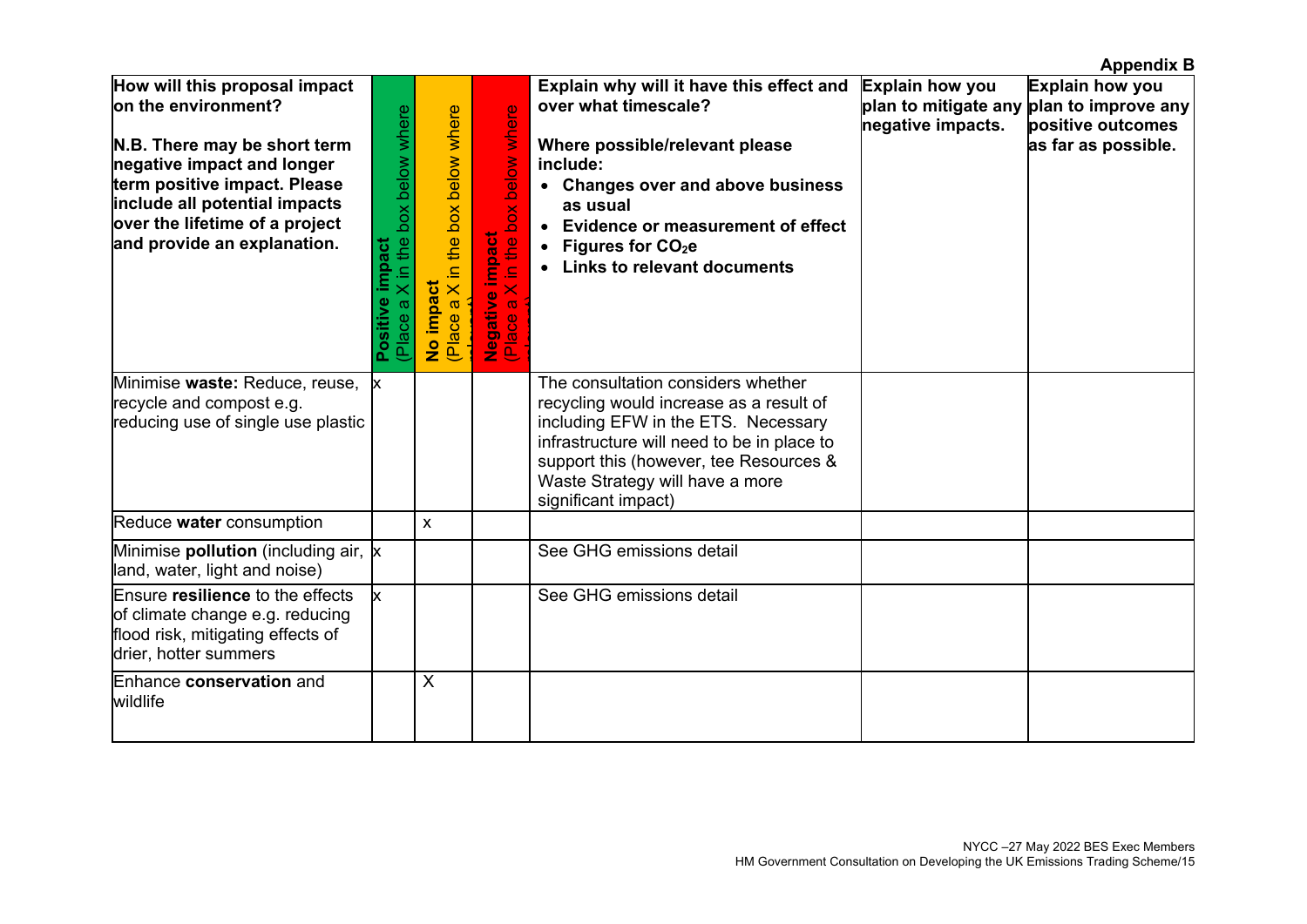|                                                                                                                                                                                                                                                      |                                                       |                                                     |                                                                                                 |                                                                                                                                                                                                                                                                 |                                      | <b>Appendix B</b>                                                                                       |
|------------------------------------------------------------------------------------------------------------------------------------------------------------------------------------------------------------------------------------------------------|-------------------------------------------------------|-----------------------------------------------------|-------------------------------------------------------------------------------------------------|-----------------------------------------------------------------------------------------------------------------------------------------------------------------------------------------------------------------------------------------------------------------|--------------------------------------|---------------------------------------------------------------------------------------------------------|
| How will this proposal impact<br>on the environment?<br>N.B. There may be short term<br>negative impact and longer<br>term positive impact. Please<br>include all potential impacts<br>over the lifetime of a project<br>and provide an explanation. | in the box below where<br>act<br>Ĕ<br>g<br>π<br>Place | the box below where<br>ā<br>ō<br>$\frac{1}{2}$<br>உ | where<br>below<br>box<br>impact<br>in the L<br>gative<br>$\omega$<br>$\omega$<br>$\sigma$<br>오르 | Explain why will it have this effect and<br>over what timescale?<br>Where possible/relevant please<br>include:<br>• Changes over and above business<br>as usual<br>• Evidence or measurement of effect<br>• Figures for $CO2e$<br>• Links to relevant documents | Explain how you<br>negative impacts. | Explain how you<br>plan to mitigate any plan to improve any<br>positive outcomes<br>as far as possible. |
| Safeguard the distinctive<br>characteristics, features and<br>special qualities of North<br>Yorkshire's landscape                                                                                                                                    |                                                       | $\sf X$                                             |                                                                                                 |                                                                                                                                                                                                                                                                 |                                      |                                                                                                         |
| Other (please state below)                                                                                                                                                                                                                           |                                                       |                                                     |                                                                                                 |                                                                                                                                                                                                                                                                 |                                      |                                                                                                         |